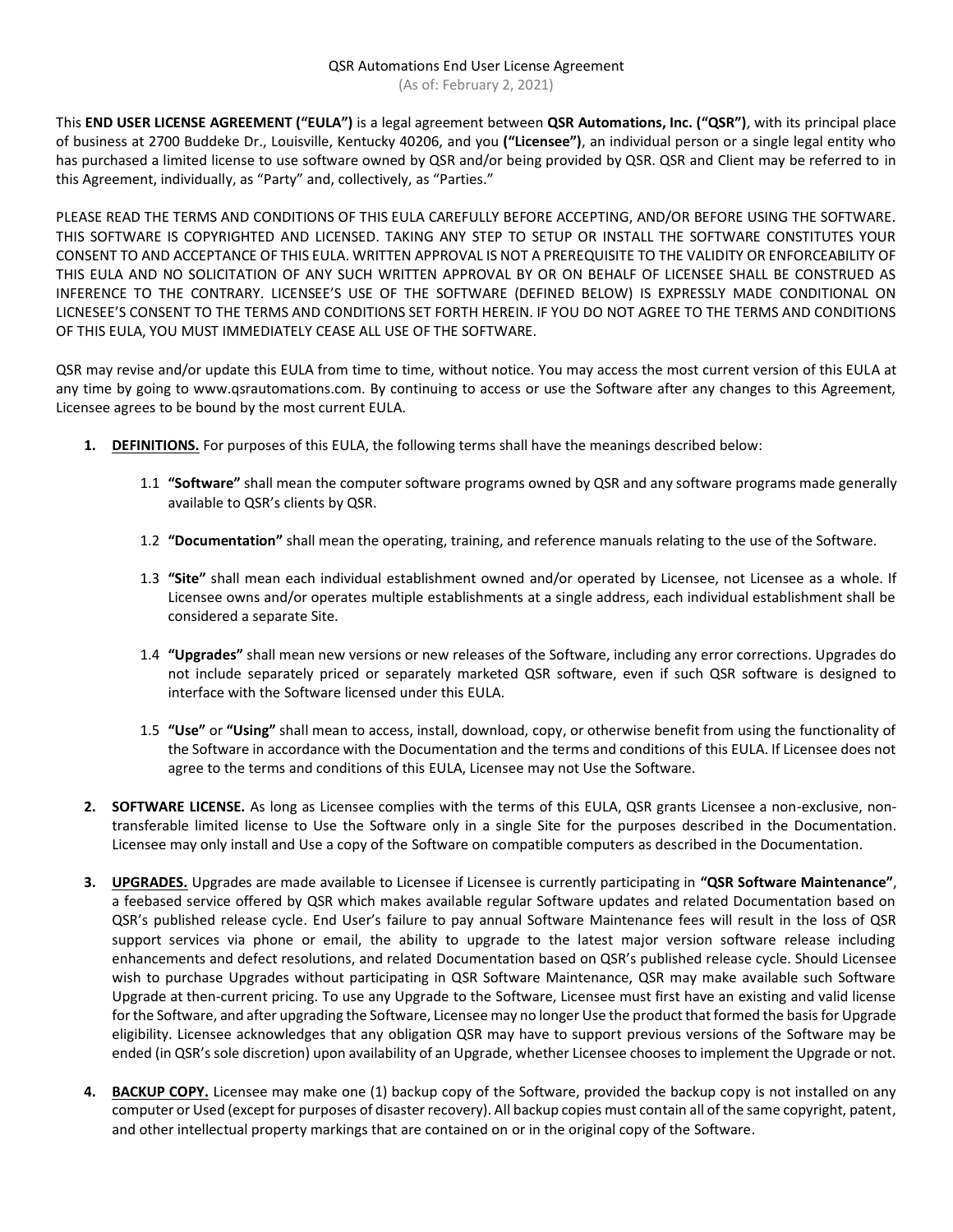- **5. TITLE.** The Software is the intellectual property of and is owned by QSR and/or its suppliers, and title to the same is not transferred to Licensee by this EULA or otherwise. The structure, organization, and code of the Software are the valuable trade secrets and confidential information of QSR and/or its suppliers. The Software is protected by copyright, including without limitation, by United States Copyright Law, international treaty provisions, and applicable laws in the country in which it is being used. Licensee acknowledges that QSR and/or its suppliers retain the ownership of all patents, copyrights, trade secrets, trademarks, and other intellectual property rights pertaining to the Software and that QSR's and/or its suppliers' ownership rights extend to any images, photographs, animations, videos, audio, music, text, and applets incorporated into the Software. Licensee shall take no actions that, directly or indirectly, may adversely affect QSR's and its suppliers' intellectual property rights in the Software. This EULA does not grant Licensee any rights in connection with any trademarks or service marks of QSR or its suppliers. All rights not expressly granted herein are reserved by QSR.
- **6. REVERSE ENGINEER AND DERIVATIVE WORKS.** Unless expressly permitted by QSR in writing, Licensee agrees not to alter, merge, modify, adapt, or translate the Software or Documentation or any part thereof. Licensee also agrees not to reverse engineer, decompile, disassemble, or otherwise attempt to discover the source code of the Software, or disclose any of the foregoing. Licensee may not use the Software or Documentation, or disclose the Software or Documentation to any third party who may use the Software or Documentation, to create any software which is substantially similar to the expression of the Software.
- **7. RESTRICTIONS.** Licensee may not rent, lease, lend, sublicense, assign, sell or distribute the Software, or otherwise authorize all or any portion of the Software to be copied onto another user's computer. Licensee may not, directly or indirectly knowingly take any action that would cause the Software to be placed in the public domain.
- **8. PRODUCT CHANGES.** QSR reserves the absolute right, in its sole discretion, to discontinue or phase out any QSR product which is or may become a part of this EULA, with or without notice to Licensee.
- **9. DATA.** Licensee agrees to indemnify and hold harmless QSR and its affiliates, directors, officers, employees, agents, independent contractors and counsel from and against all losses, costs and expenses (including attorneys' fees) from any claim by any third party arising from the use or distribution of data Licensee has gathered from such third party through the Software or the Use of the Software.
- **10. WARRANTY DISCLAIMER.** LICENSEE IS SOLELY RESPONSIBLE FOR THE ACCURACY AND ADEQUACY OF THE SOFTWARE FOR LICENSEE'S INTENDED USE. THE SOFTWARE IS BEING DELIVERED TO LICENSEE "AS IS". QSR AND ITS SUPPLIERS DO NOT WARRANT THE PERFORMANCE OR RESULTS OBTAINED BY USING THE SOFTWARE. EXCEPT FOR ANY WARRANTY, CONDITION, REPRESENTATION OR TERM TO THE EXTENT TO WHICH THE SAME CANNOT OR MAY NOT BE EXCLUDED OR LIMITED BY LAW, QSR AND ITS SUPPLIERS MAKE NO WARRANTIES, CONDITIONS, REPRESENTATIONS OR TERMS (EXPRESS OR IMPLIED, WHETHER BY STATUTE, COMMON LAW, CUSTOM, USAGE, OR OTHERWISE) AS TO ANY MATTER, INCLUDING WITHOUT LIMITATION NONINFRINGEMENT OF THIRD PARTY RIGHTS, QUIET ENJOYMENT, INFORMATION OR CONTENT ACCURACY, MERCHANTABILITY, INTEGRATION, SATISFACTORY QUALITY, LACK OF VIRUSES, FITNESS FOR ANY PARTICULAR PURPOSE, AND THE PROVISION OR FAILURE TO PROVIDE SUPPORT SERVICES. FURTHER, QSR AND ITS SUPPLIERS DO NOT WARRANT THAT THE SOFTWARE IS ERROR-FREE OR THAT IT WILL OPERATE WITHOUT INTERRUPTION. IF APPLICABLE LAW REQUIRES ANY WARRANTIES WITH RESPECT TO THE SOFTWARE, ALL SUCH WARRANTIES ARE LIMITED IN DURATION TO NINETY (90) DAYS FROM THE DATE OF DELIVERY OF THE SOFTWARE TO LICENSEE. NO ORAL OR WRITTEN INFORMATION OR ADVICE GIVEN BY QSR, ITS DISTRIBUTORS, AGENTS, OR EMPLOYEES SHALL CREATE A WARRANTY OR IN ANY WAY INCREASE THE SCOPE OF ANY WARRANTY PROVIDED HEREIN OR REQUIRED UNDER LAW. LICENSEE WILL INDEMNIFY AND HOLD HARMLESS QSR, ITS AFFILIATES, DIRECTORS, OFFICERS, EMPLOYEES, AGENTS, INDEPENDENT CONTRACTORS AND COUNSEL FROM AND AGAINST ALL LOSSES, COSTS AND EXPENSES (INCLUDING ATTORNEY'S FEES) RESULTING FROM OR ARISING OUT OF ANY THIRD PARTY CLAIM TO THE EXTENT BASED UPON THE INACCURACY OF INFORMATION OR CONTENT CONTAINED IN THE SOFTWARE OR THE INADEQUACY OR FAILURE OF THE SOFTWARE.
- **11. LIMITATION OF LIABILITY.** QSR SHALL NOT BE HELD LIABLE OR RESPONSIBLE FOR ANY MISUSE, INCORRECT INSTALLATION OR MAINTENANCE, OR USE BY UNTRAINED PERSONNEL EMPLOYED BY OR OTHERWISE AFFILIATED WITH LICENSEE OF THE SERVICE(S) OR IMPROPER ENTRY OF DATA IN CONNECTION WITH THE SERVICE(S) OR ANY EXTERNAL ENVIRONMENTAL CONDITIONS THAT MAY AFFECT THE PERFORMANCE OF THE SERVICE(S). QSR, ITS OFFICERS, DIRECTORS, EMPLOYEES, AND SHAREHOLDERS SHALL NOT BE LIABLE FOR INDIRECT, SPECIAL, INCIDENTAL, CONSEQUENTIAL (INCLUDING LOST PROFITS AND GOOD WILL) OR PUNITIVE DAMAGES HOWEVER CAUSED OR UPON ANY THEORY OF LIABILITY WHATSOEVER ARISING OUT OF OR RELATING TO THIS EULA OR ITS PERFORMANCE HEREUNDER EVEN IN THE EVENT OF DEFAULT, TORT (INCLUDING THE NEGLIGENCE OF QSR), STRICT LIABILITY, BREACH OF CONTRACT, OR BREACH OF WARRANTY BY ANY OF THE FOREGOING, AND EVEN IF ANY OF THE FOREGOING HAVE BEEN ADVISED OF THE POSSIBILITY OF SUCH DAMAGES. IN NO EVENT SHALL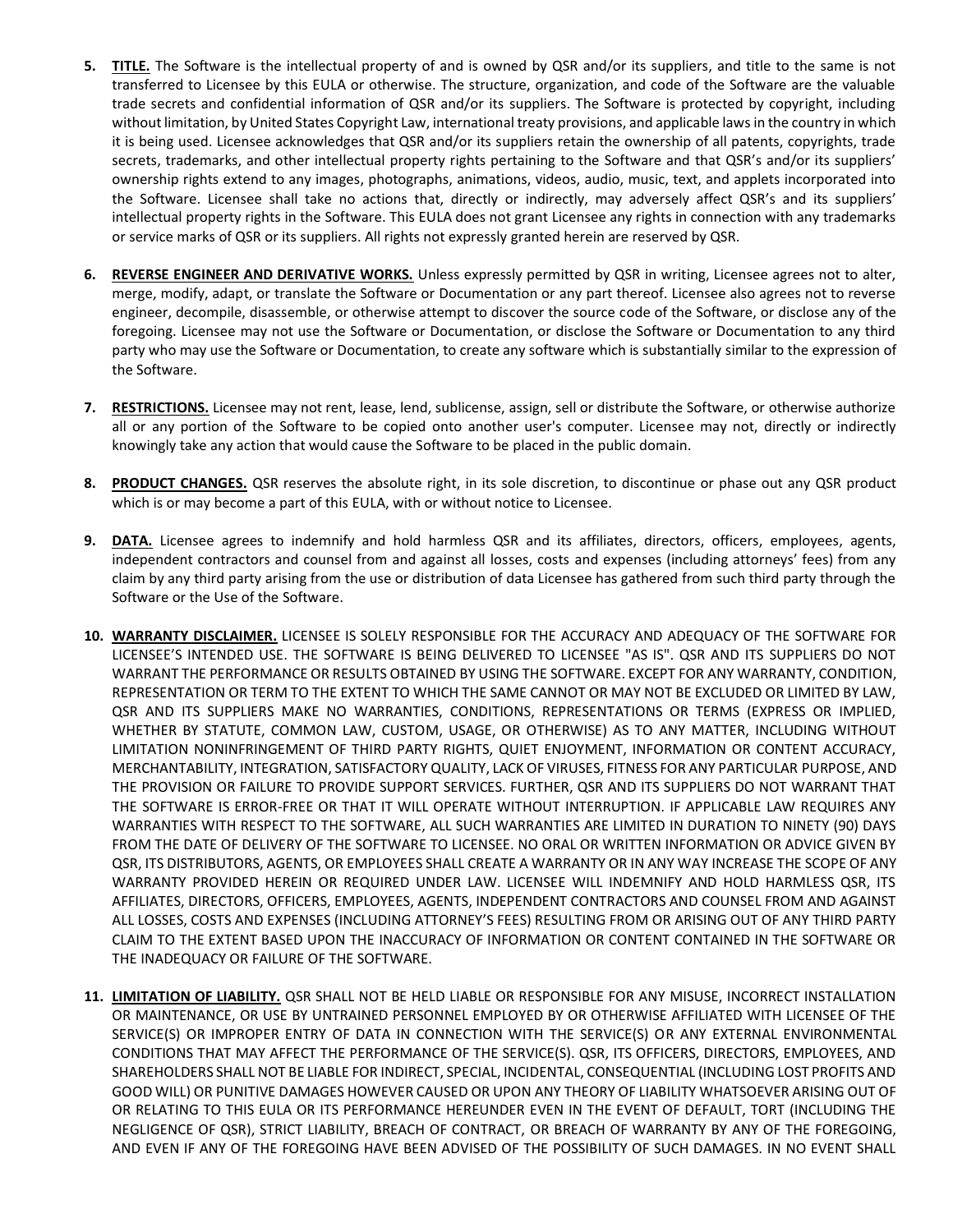EITHER PARTY'S LIABILITY FOR ANY DAMAGES TO THE OTHER EVER EXCEED THE AMOUNT OF FEES LICENSEE HAS PAID TO QSR DURING THE IMMEDIATELY PRECEDING TWELVE (12) MONTH PERIOD OF THE TERM, IRRESPECTIVE OF THE FORM OF ACTION OR THE LEGAL THEORY UPON WHICH THE UNDERLYING CLAIM MAY BE BASED.

- **12. SUPPORT SERVICES.** QSR may, in its sole discretion, provide Licensee with support services related to the Software. Use of support services is governed by the policies and programs described in the Documentation or in other written materials from QSR.
- **13. TERMINATION; SURVIVAL.** Without prejudice to any other rights, QSR may terminate this EULA if Licensee fails to comply with any term or condition of this EULA. In such event, Licensee must immediately cease all Use of the Software, destroy all copies of the Software and Documentation in its possession or under its control, and take such other actions as QSR may reasonably request to ensure that no copies of the Software or Documentation remain in its possession or control. All obligations and duties that by their nature reasonably should extend beyond the termination of this EULA shall survive the termination of this EULA.
- **14. ENTIRE AGREEMENT; MODIFICATION; SEVERABILITY.** This EULA (including any amendment to this EULA which is agreed to in writing by QSR and Licensee) is the entire agreement between Licensee and QSR relating to the Software and supersedes all prior or contemporaneous oral or written communications, proposals, and representations with respect to the Software or any other subject matter covered by this EULA. If any provision of this EULA shall be held by a court of competent jurisdiction to be contrary to law, that provision will be enforced to the maximum extent permissible, and the remaining provisions of this EULA shall remain in full force and effect. A waiver of any default hereunder or of any term or condition of this EULA shall not be deemed to be a continuing waiver or a waiver of any other default or any other term or condition.
- **15. NOTICES.** All notices and other communications provided for hereunder shall be in writing, and shall be addressed to Licensee or QSR, as applicable, and shall be considered delivered when (i) delivered personally, (ii) sent by confirmed e-mail or facsimile, (iii) one (1) day after having been sent by commercial overnight courier with written verification receipt, or (iv) three (3) days after having been sent, postage prepaid, by first class or certified mail.
- **16. INJUNCTIVE RELIEF.** Licensee acknowledges and agrees that its obligations and promises under this EULA are of a unique, intellectual nature giving them particular value. Licensee agrees that the breach of any promises under this EULA shall, in addition to any other relief which may be available and recoverable, entitle QSR (and/or its suppliers) to an immediate injunction and restraining order to prevent such violations or continued violation without having to prove damages. Such violation shall further subject Licensee to paying all reasonable expenses incurred by QSR (and/or its suppliers) during the enforcement of its (and/or their) rights hereunder including, but not limited to, payment of all of QSR's (and/or its suppliers') court costs and attorneys' fees. No surety shall be required on any court bond required in the event QSR (and/or its suppliers) seeks court assistance in enforcing this EULA. Additionally, Licensee agrees that any disclosure of any information or the performance of any actions prohibited by this EULA will cause substantial damages that will have to be determined by a court of law.
- **17. GOVERNING LAW; VENUE.** Irrespective of the country or other location in which Licensee is located or in which the Licensee uses the Software, Licensee agrees this EULA shall be governed by the laws of the Commonwealth of Kentucky, United States of America, with the exception of its conflict of laws rules. Subject to Section 20 of this EULA, the state and federal courts located in Louisville, Jefferson County, Kentucky shall have exclusive venue and jurisdiction with respect to any action arising out of or related to this EULA.
- **18. WAIVER.** A waiver by either party of any default hereunder or of any term or condition of this EULA shall not be deemed to be a continuing waiver or a waiver of any other default or any other term or condition.
- **19. FORCE MAJEURE.** Neither party shall be in default hereunder by reason of any failure or delay in the performance of any obligation under this EULA where such failure or delay arises out of any cause beyond the reasonable control, and without the fault or negligence of such party. Such causes shall include, without limitation, storms, floods, other acts of nature, fires, explosions, riots, war or civil disturbance, strikes or other labor unrest, epidemics, quarantine, embargoes and other governmental actions or regulations that would prohibit either party from ordering or furnishing products or from performing any other obligations hereunder. During the continuance of such cause(s), such party's obligations hereunder shall be excused so long as and to the extent that such cause(s) prevent or delay performance and such party exercises reasonable diligence in attempting to fulfill its obligations notwithstanding such cause(s).